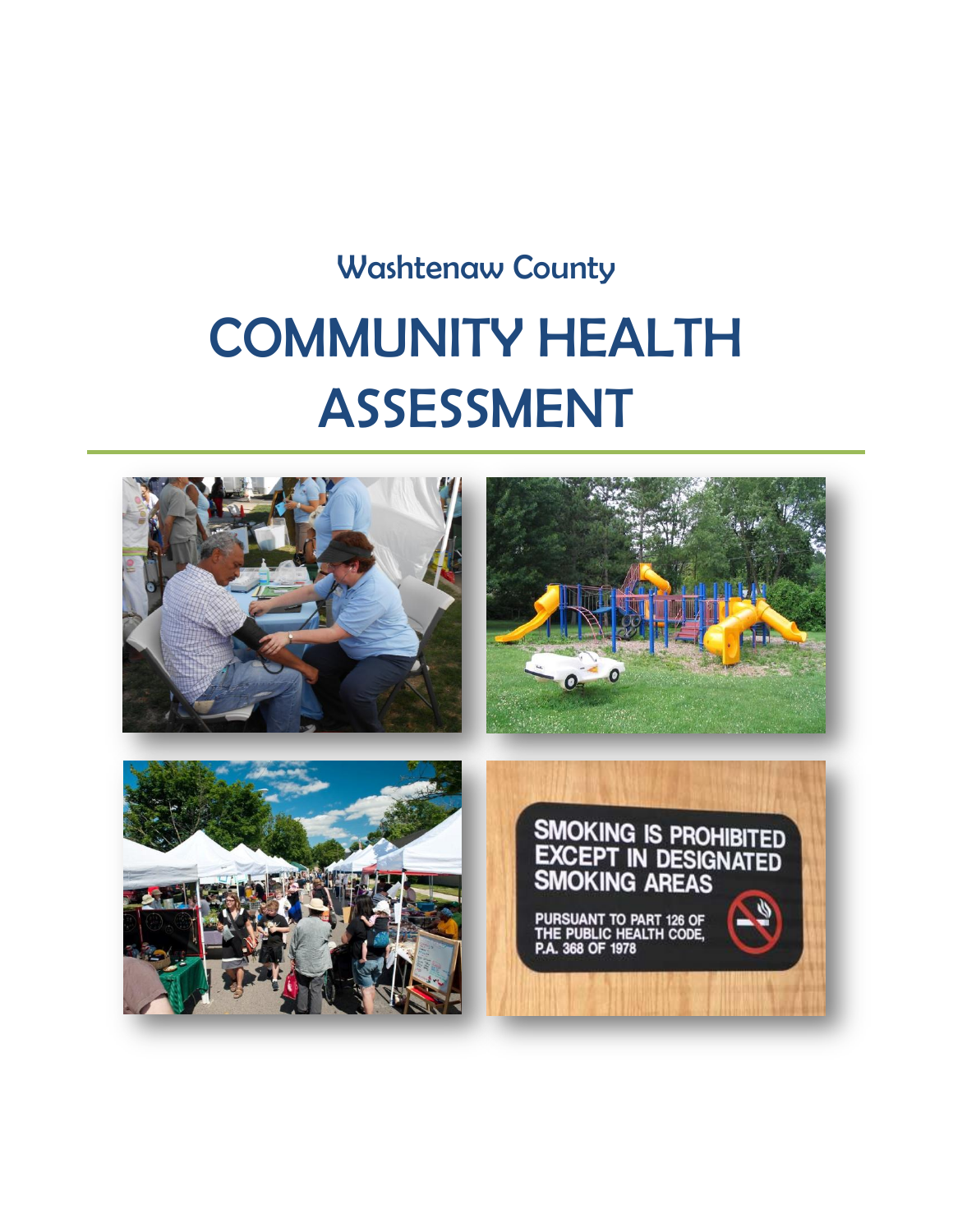# DEMOGRAPHICS & SOCIAL & ECONOMIC FACTORS

# **Description of Washtenaw County**

Washtenaw County is located in southeast Michigan, covering an area of 720 square miles. Its 27 cities, villages and townships are home to about 345,000 citizens in urban, suburban, and rural settings. The two largest cities are Ann Arbor and Ypsilanti, and the county is home to two large universities – the University of Michigan in Ann Arbor and Eastern Michigan University in Ypsilanti.

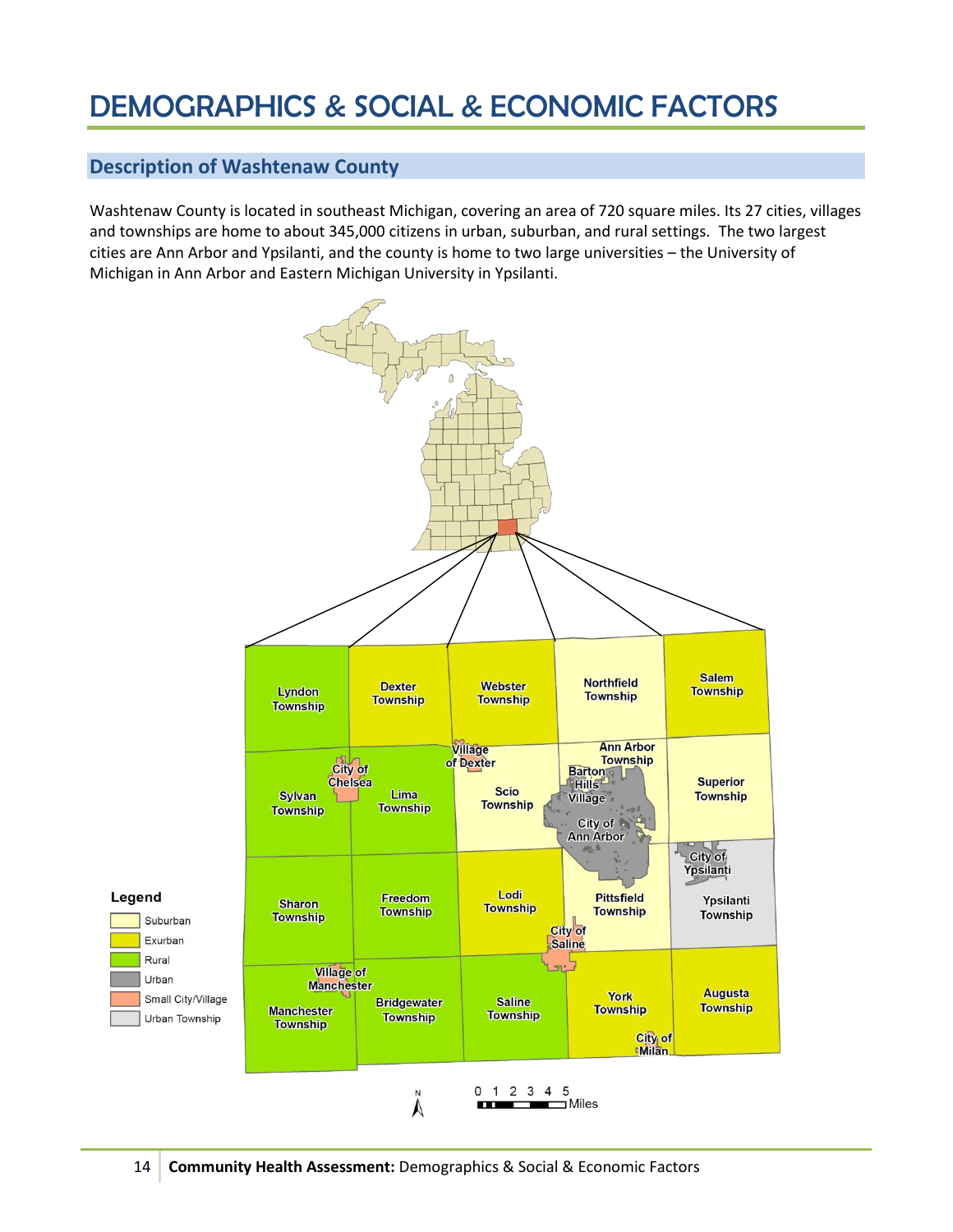## **Demographics**

According to the 2010 US Census, the total population of Washtenaw County is 344,727, which is an increase of nearly 7% from 2000.<sup>1</sup> There are roughly equal percentages of males (49%) and females (51%).<sup>2</sup>

#### **Age**

The median age is 33 years. With the presence of two major universities in the county, there is a larger proportion (18%) of residents aged 18-24 years than in the state (10%) or the nation (10%).<sup>3</sup>

|                         | Age<br>$0 - 4$ | Age<br>$5-17$ | Age<br>18-24 | Age<br>25-34 | Age<br>35-44 | <b>Age</b><br>45-54 | Age<br>$55 - 64$ | Age<br>$65+$ |
|-------------------------|----------------|---------------|--------------|--------------|--------------|---------------------|------------------|--------------|
| <b>Washtenaw County</b> | 6%             | 15%           | 18%          | 14%          | 13%          | 14%                 | 11%              | 10%          |
| <b>Michigan</b>         | 6%             | 18%           | 10%          | 12%          | 13%          | 15%                 | 12%              | 14%          |
| <b>United States</b>    | 7%             | 18%           | 10%          | 13%          | 14%          | 15%                 | 12%              | 13%          |

#### **Total Population by Age Groups**

Currently, 10% of the population is aged 65 or older. By 2035, those 65 and older are expected to make up approximately 23% of the population.<sup>4</sup>

#### **Race and Ethnicity**

In Washtenaw County, 75% of residents identify themselves as white, 12% as black or African American, 8% as Asian, and 5% as other or multiple races. There are approximately 13,659 residents who identify as Hispanic or Latino. This represents nearly 4% of the total population, which is similar to the rest of Michigan (4%) but lower than the nation (16%).<sup>5</sup>

#### **Languages**

There are approximately 38,800 foreign-born residents in Washtenaw County. Of the population aged five years and older, 4% speak a language other than English at home and speak English less than "very well."<sup>6</sup>

#### **Rural Areas**

Approximately 84% (289,570) of the population resides in urban areas; 16% (55,157) in rural areas.<sup>7</sup> In the rural portions of the county, residents under 18 years make up 23% of the population, those age 18-64 years comprise 63%, and residents 65 years or older account for 14%. Among rural residents, 94% identify themselves as white, 2% black or African-American, 1.5% Asian, and 2.5% other or multiple races.<sup>8</sup>

#### **Income**

The median household income in Washtenaw County is \$59,065 (in 2010 dollars).<sup>9</sup>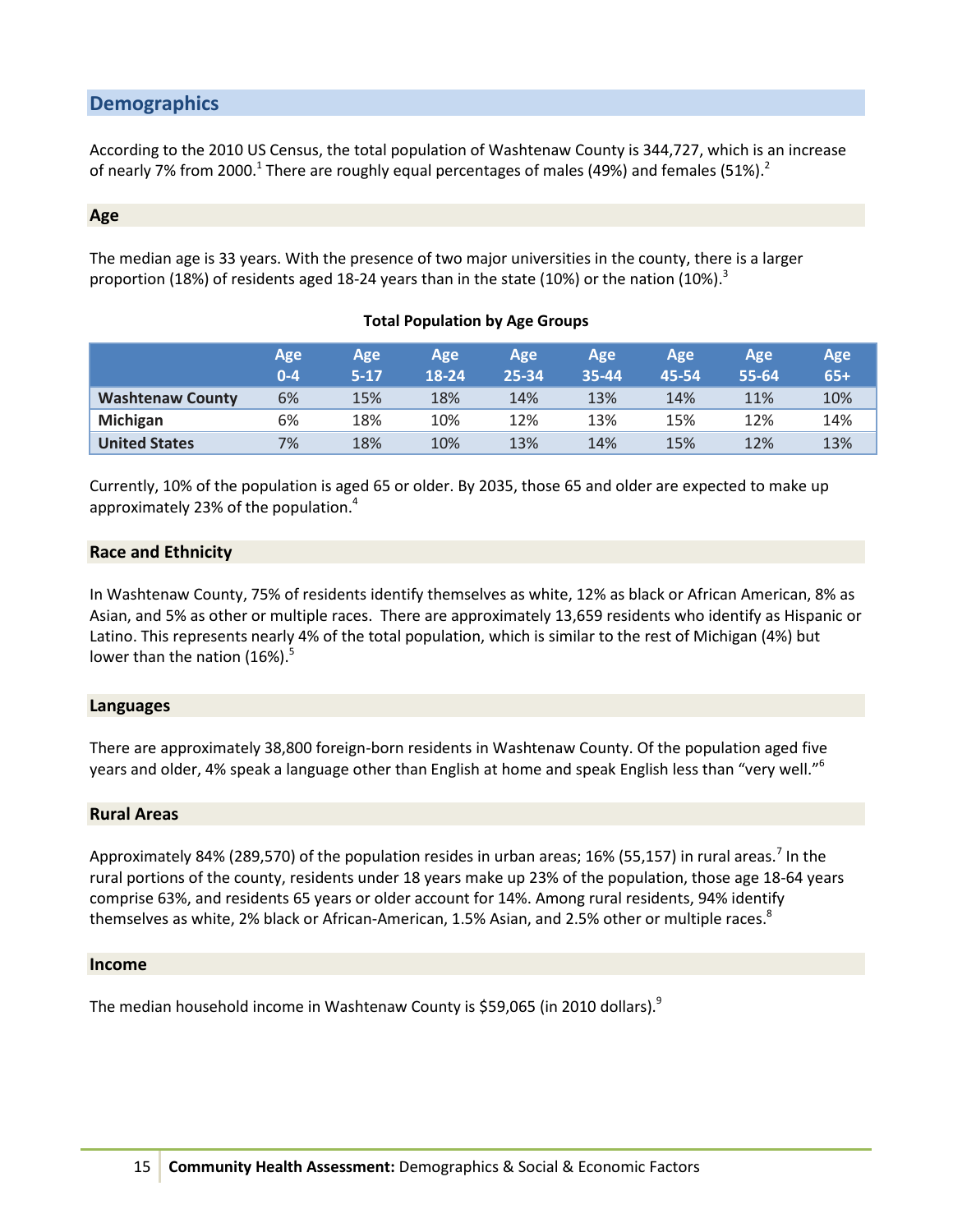# **Social and Economic Factors that Impact Health**

#### **Population in Poverty**

Poverty is considered a "key driver of health status." Poverty makes it harder to access health care, healthy food, and other necessities that contribute to health. $^{10}$  The poverty guidelines (below) are issued each year by the Department of Health and Human Services. The guidelines are often used for determining financial eligibility for certain federal programs such as Head Start, the Food Stamp Program, and the National School Lunch Program.

| <b>Persons in Family/Household</b> | <b>Poverty Guideline</b>           |  |
|------------------------------------|------------------------------------|--|
|                                    | \$11,490                           |  |
| 2                                  | \$15,510                           |  |
| 3                                  | \$19,530                           |  |
| 4                                  | \$23,550                           |  |
| 5                                  | \$27,570                           |  |
| 6                                  | \$31,590                           |  |
|                                    | \$35,610                           |  |
| 8                                  | \$39,630                           |  |
| For families/households with more  | \$4,020 for each additional person |  |
| than 8 persons                     |                                    |  |

#### **2013 Poverty Guidelines for the 48 Contiguous States and the District of Columbia**

In Washtenaw County in 2011, 18% of the total population was living below poverty; 30% of the total population was living below 200% of poverty. "Below 200% of poverty" includes all who have income less than 2 times their poverty guideline. Income below 200% of poverty is often used as a way to identify families that are considered "low income."<sup>11</sup>

#### **Groups at Highest Risk for Poverty<sup>12</sup>**

| <b>High-Risk Groups</b>                                                                  | <b>Percent Below Poverty</b> |
|------------------------------------------------------------------------------------------|------------------------------|
| <b>Total County</b>                                                                      | 17%                          |
| Age under 18 years                                                                       | 19%                          |
| <b>Black or African American</b>                                                         | 32%                          |
| Asian                                                                                    | 23%                          |
| <b>Hispanic or Latino</b>                                                                | 25%                          |
| Less than high school graduate                                                           | 30%                          |
| <b>Unemployed</b>                                                                        | 35%                          |
| Families with female householders (no husband<br>present) with children under 18 years   | 34%                          |
| Families with female householders (no husband<br>present) with children under five years | 44%                          |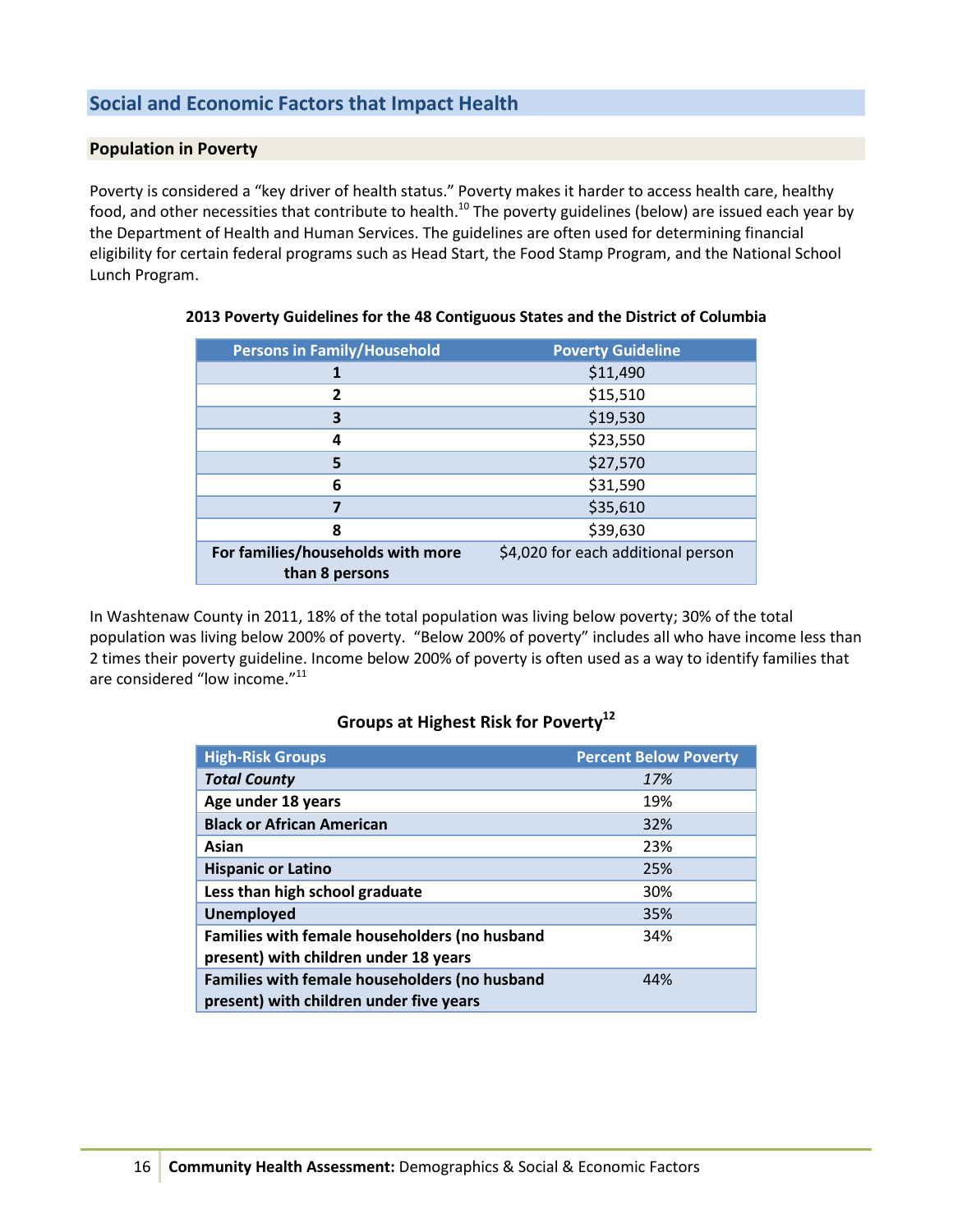

## **Population Below the 100% Poverty Level, Percent by Tract, 2007-11<sup>13</sup>**

**Population Below 200% Poverty Level, Percent by Tract, 2007-11<sup>14</sup>**

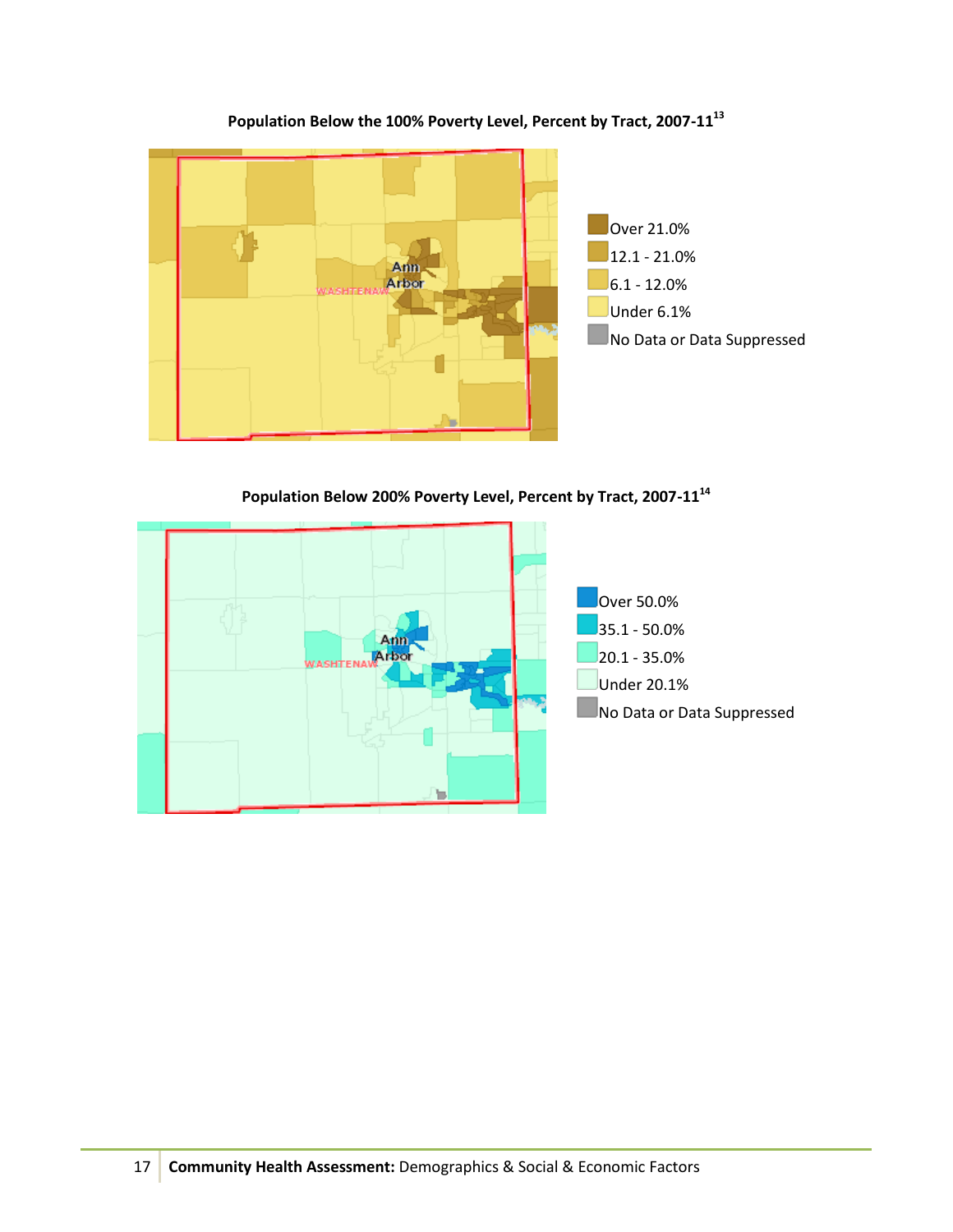#### **Public Benefits**

#### *WIC*

In 2011, 6,262 children ages 0-4 received benefits under the Women, Infants and Children program. The percent is based on the population ages 0-4. This represents 33% of all children ages 0-4 in Washtenaw County.<sup>15</sup>

#### *Food Stamps*

Approximately 40,690 individuals received food stamps in Washtenaw County in 2010. This represented 12% of the population.<sup>16</sup> A higher proportion of children 0-18 (18%) are in families participating in the Food Stamp program.<sup>17</sup>

#### *Free or Reduced-Price Lunch*

Nearly one-third (13,704 or 30%) of all K-12 public school students enrolled in Washtenaw County are eligible for free or reduced-price lunch. Schools with the highest eligibility (over 80% of student body) are located in the City of Ypsilanti, Ypsilanti Township, and Ann Arbor.<sup>18</sup>



#### **Students Eligible for Free or Reduced-Price Lunch, Percent by School, 2009-10<sup>19</sup>**

#### **Unemployment**

The unemployment rate in Washtenaw County is 7% (July 2013). This is the percentage of people who are jobless, looking for jobs, and available for work. Washtenaw County's unemployment is lower than the state (10%) or nation  $(8\%)$ .<sup>20</sup>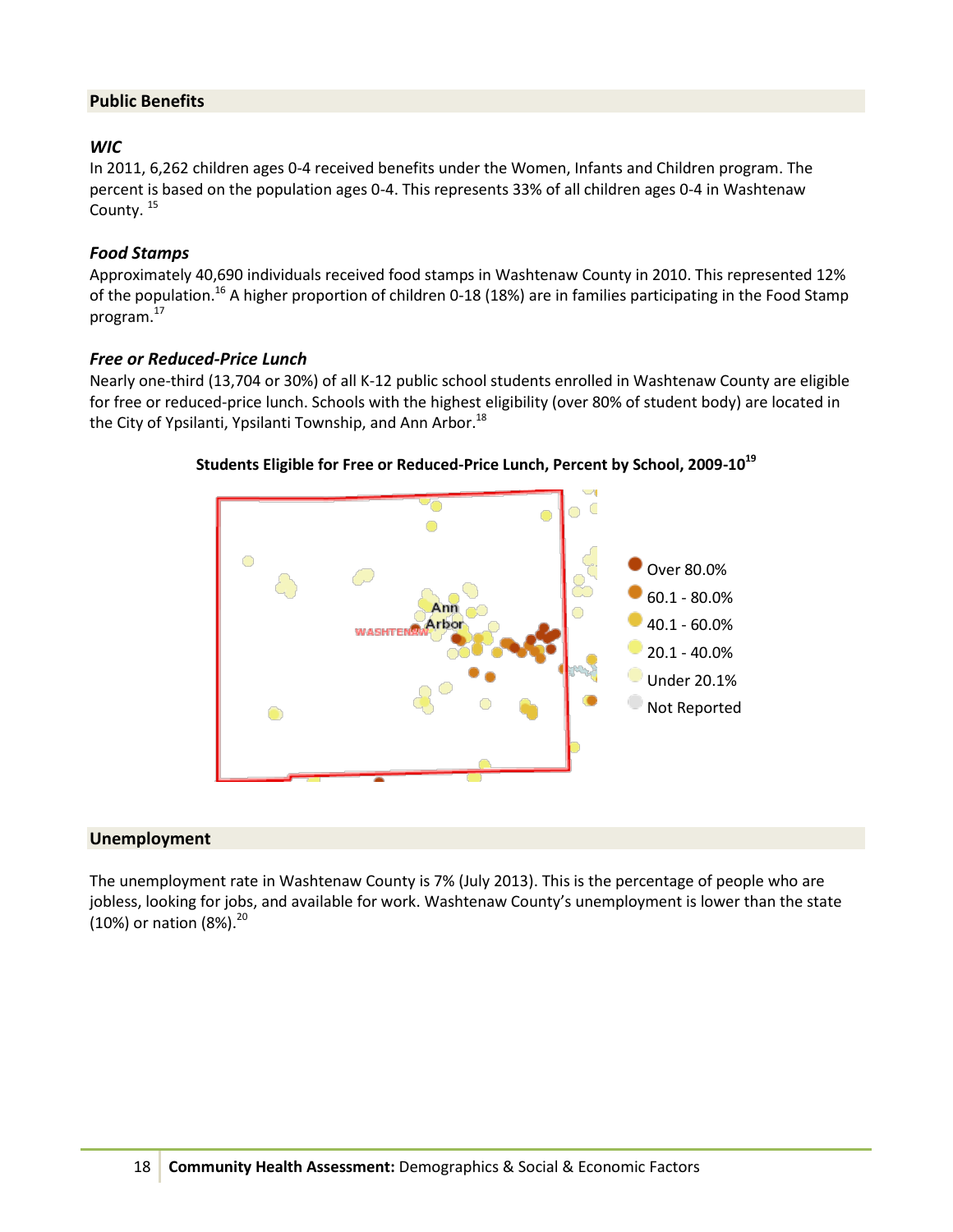#### **High School Graduation Rate**

The on-time graduation rate measures the percentage of students receiving their high school diploma within four years. High school graduation is a Healthy People 2020 leading health indicator. Low levels of education are often linked to poverty and poor health.<sup>21</sup>

In Washtenaw County, 85% of entering freshmen graduate in four years. This is better than the state (75%) or nation (76%).<sup>22</sup>

| <b>Washtenaw County</b><br><b>School District</b> | 4-year graduation rate |
|---------------------------------------------------|------------------------|
| <b>Saline Area Schools</b>                        | 96%                    |
| <b>Dexter Community School District</b>           | 93%                    |
| <b>Manchester Community Schools</b>               | 91%                    |
| <b>Ann Arbor Public Schools</b>                   | 87%                    |
| <b>Whitmore Lake Public School</b>                | 87%                    |
| <b>District</b>                                   |                        |
| <b>Chelsea School District</b>                    | 85%                    |
| <b>Milan Area Schools</b>                         | 80%                    |
| <b>Lincoln Consolidated School District</b>       | 71%                    |
| <b>Ypsilanti Public Schools</b>                   | 63%                    |
| <b>Willow Run Community Schools</b>               | 41%                    |

#### **2012 Cohort, 4-Year Graduation Rate<sup>23</sup>**

#### **Population with No High School Diploma**

Among residents age 25 and older, 6% in Washtenaw County do not have a high school diploma (or its equivalent). In some areas (City of Ypsilanti, Ypsilanti Township, Pittsfield Township and York Township), more than 21% of residents have no high school diploma.



#### **Population with No High School Diploma, Percent by Tract, 2007-11<sup>24</sup>**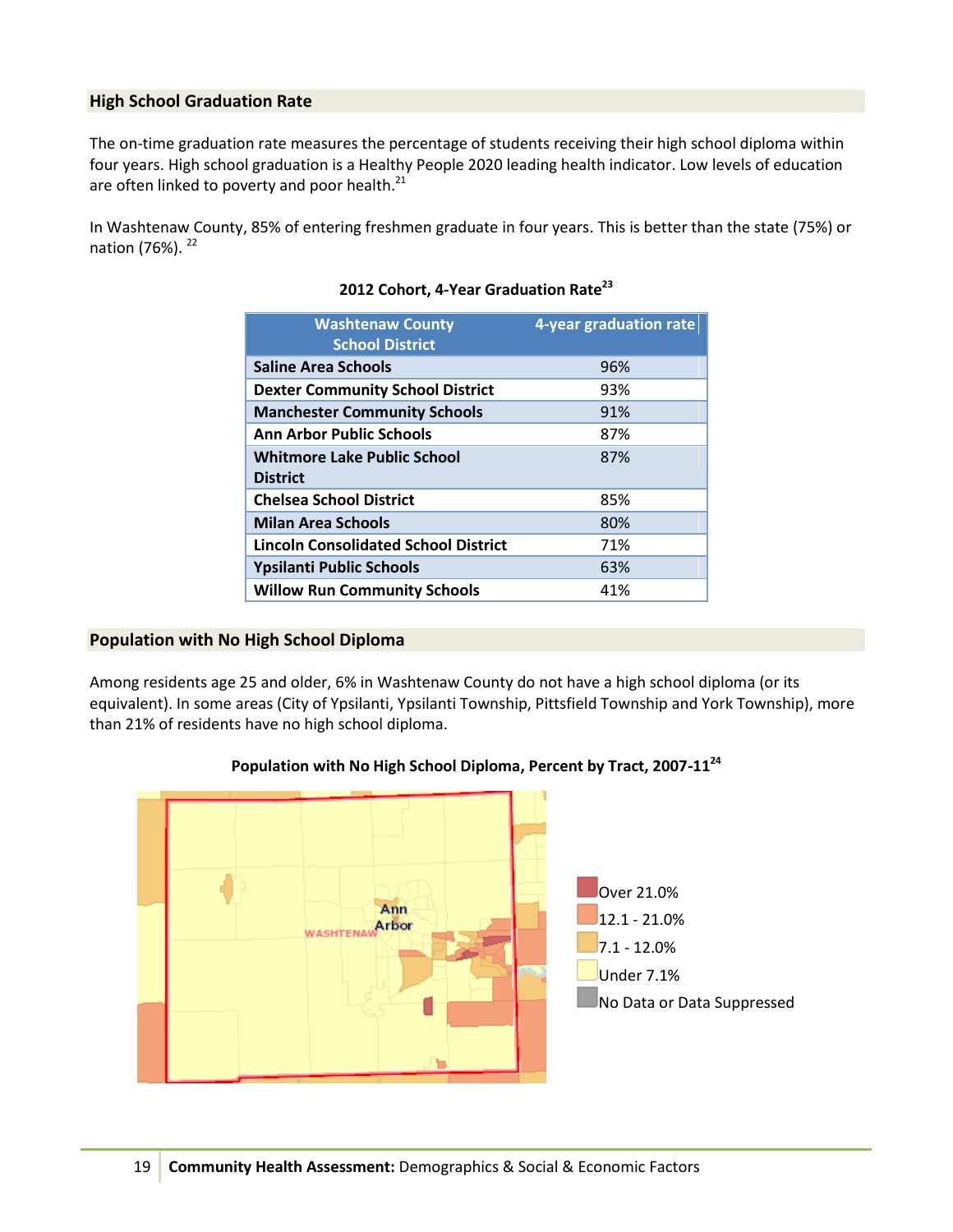#### **Housing**

There are 128,638 households in Washtenaw County, of which approximately 45% are considered low to moderate income. The US Department of Housing and Urban Development (HUD) annually determines the median household income for a family of four for the Ann Arbor Primary Metropolitan Statistical Area. HUD defines affordable housing as spending no more than 30% of gross household income on housing, including utilities, insurance, and taxes. The most common housing problem in the county, for both renters and homeowners, is a housing cost greater than 30-50% of income.<sup>25</sup>

The county has two public housing commissions: the Ann Arbor Housing Commission and the Ypsilanti Housing Commission. There are more than 3,000 applicants on the Ann Arbor Housing Commission waitlist and more than 350 on the Ypsilanti Housing Commission waitlist.<sup>26</sup>

2013 Point‐in‐Time Count identified 344 sheltered and 166 unsheltered persons in Washtenaw County experiencing homelessness on a given night. Locally, of persons receiving services related to homelessness, more than half are African American, 59% are individual adults (without children), and almost all (97%) live in urban areas. $27$ 

#### **Disability**

Approximately 29,000 residents of all ages (or 9%) in Washtenaw County have a disability categorized in one or more of the following areas: hearing, vision, cognition, mobility, or self-care.<sup>28</sup>

A larger proportion of adults (24%) report being limited in any activities because of physical, mental, or emotional problems, or report that they require the use of special equipment (such as a cane, a wheelchair, a special bed, or a special telephone) due to a health problem. This is a similar percentage as reported in the state overall (24%).<sup>29</sup>

Compared with people without disabilities, people with disabilities are more likely to<sup>30</sup>:

- Experience difficulties or delays in getting the health care they need.
- Not have had an annual dental visit.
- Not have had a mammogram in past two years.
- Not have had a Pap test within the past three years.
- Not engage in fitness activities.
- Use tobacco.
- Be overweight or obese.
- Have high blood pressure.
- Experience symptoms of psychological distress.
- Receive less social-emotional support.
- Have lower employment rates.